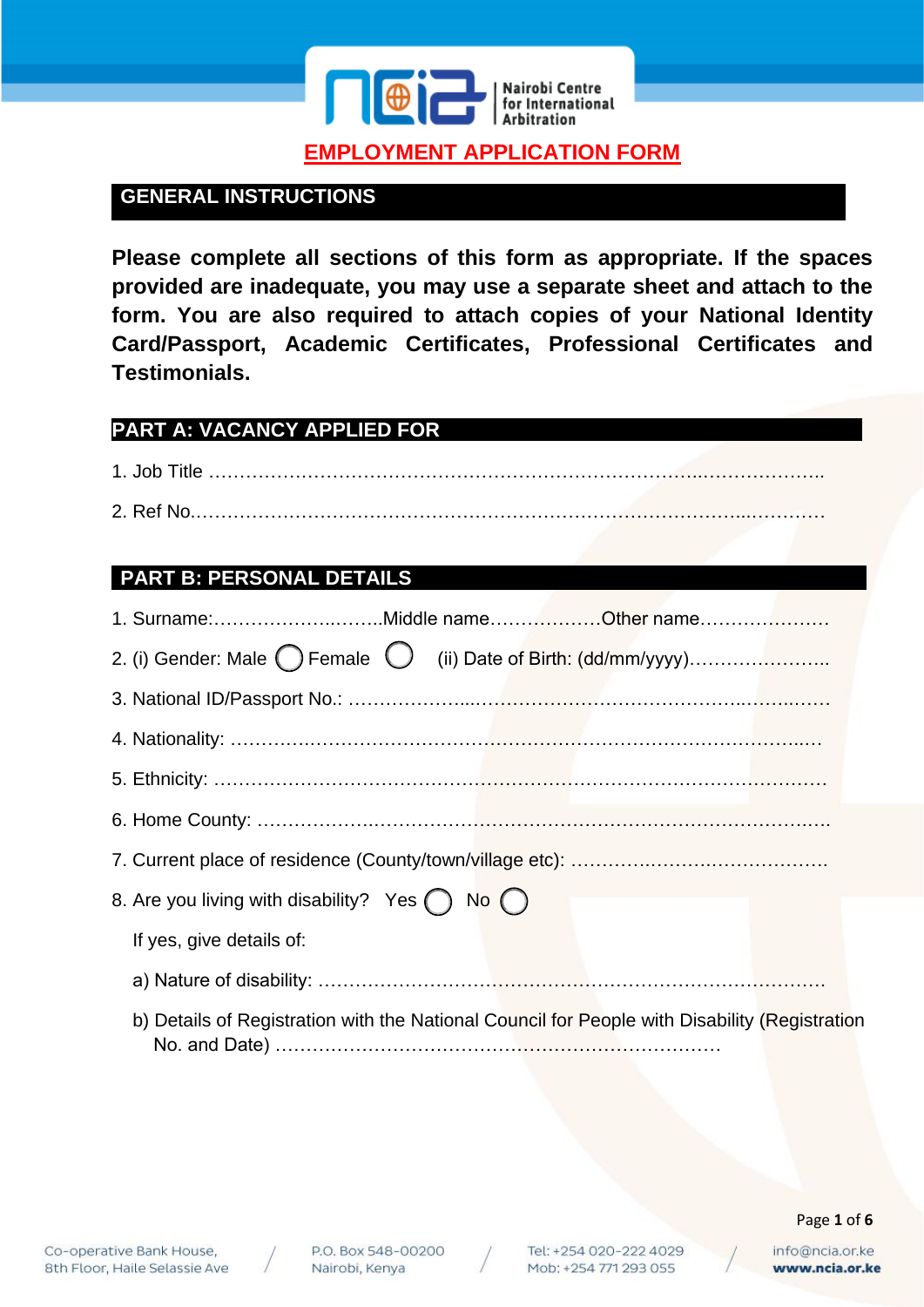

# **PART C: PAY DETAILS**

### **PART D: CONTACT DETAILS**

## **PART E: SKILLS AND COMPETENCIES**

| <b>SKILLS/ COMPTENCIES (Pick from the</b><br>key requirements in the advert) | Describe how you fit with the key<br>requirements (Provide adequate details<br>and examples) |  |
|------------------------------------------------------------------------------|----------------------------------------------------------------------------------------------|--|
|                                                                              |                                                                                              |  |
|                                                                              |                                                                                              |  |
|                                                                              |                                                                                              |  |
|                                                                              |                                                                                              |  |
|                                                                              |                                                                                              |  |
|                                                                              |                                                                                              |  |





Tel: +254 020-222 4029 Mob: +254 771 293 055

#### Page **2** of **6**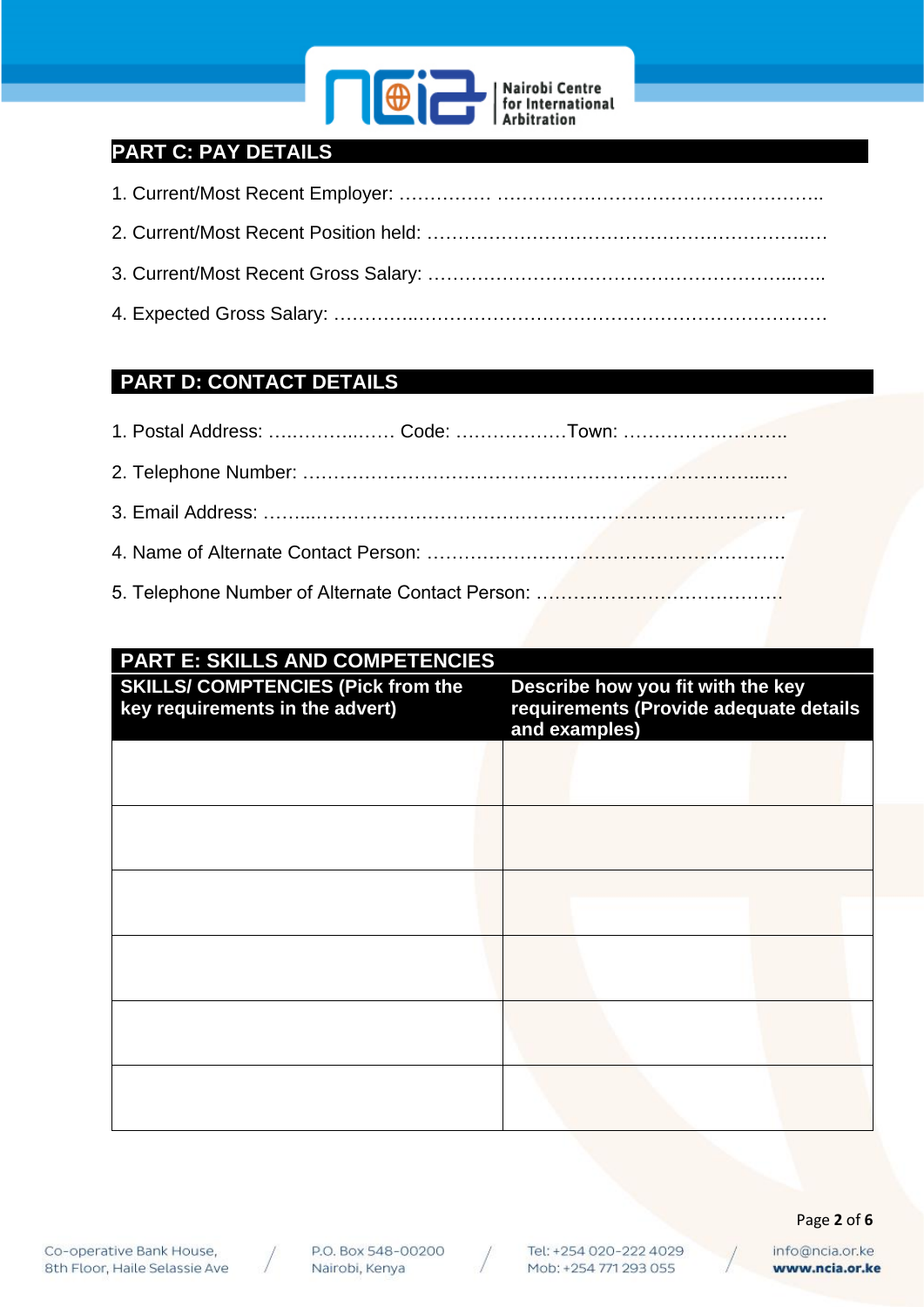

| PART F: ACADEMIC AND PROFESSIONAL QUALIFICATIONS              |                       |              |                                                                                                                                                        |                                                                                    |
|---------------------------------------------------------------|-----------------------|--------------|--------------------------------------------------------------------------------------------------------------------------------------------------------|------------------------------------------------------------------------------------|
| 1. ACADEMIC QUALIFICATIONS                                    |                       |              |                                                                                                                                                        |                                                                                    |
| <b>Name of the Institution</b><br>(University/College/School) | <b>From</b><br>(Year) | To<br>(Year) | <b>Qualifications</b><br>obtained (level,<br>and field) e.g.<br>BSc.<br>$\blacksquare$<br><b>Statistics</b>                                            | Grade e.g.<br>$1st$ class<br>Ξ<br><b>Credit</b><br>٠<br>A plain<br>п               |
|                                                               |                       |              |                                                                                                                                                        |                                                                                    |
| 2. PROFESSIONAL/TECHNICAL QUALIFICATIONS                      |                       |              |                                                                                                                                                        |                                                                                    |
| <b>Name of the Institution</b><br>(University/College)        | <b>From</b><br>(Year) | To<br>(Year) | <b>Qualifications</b><br>obtained (level,<br>and Field) e.g.<br><b>CPA/ACCA</b><br>$\blacksquare$<br><b>Higher</b><br>$\blacksquare$<br><b>Diploma</b> | Grade e.g.<br><b>Distinction</b><br>$\blacksquare$<br><b>Credit</b><br><b>Pass</b> |
|                                                               |                       |              |                                                                                                                                                        |                                                                                    |
|                                                               |                       |              |                                                                                                                                                        |                                                                                    |
|                                                               |                       |              |                                                                                                                                                        |                                                                                    |
|                                                               |                       |              |                                                                                                                                                        |                                                                                    |
| 3. RELEVANT COURSES AND TRAINING ATTENDED                     |                       |              |                                                                                                                                                        |                                                                                    |
| <b>Name of Institution</b>                                    | <b>From</b>           | To           | <b>Name of Course</b>                                                                                                                                  |                                                                                    |
|                                                               |                       |              |                                                                                                                                                        |                                                                                    |
|                                                               |                       |              |                                                                                                                                                        |                                                                                    |
|                                                               |                       |              |                                                                                                                                                        |                                                                                    |
|                                                               |                       |              |                                                                                                                                                        |                                                                                    |
|                                                               |                       |              |                                                                                                                                                        |                                                                                    |

Co-operative Bank House, 8th Floor, Haile Selassie Ave

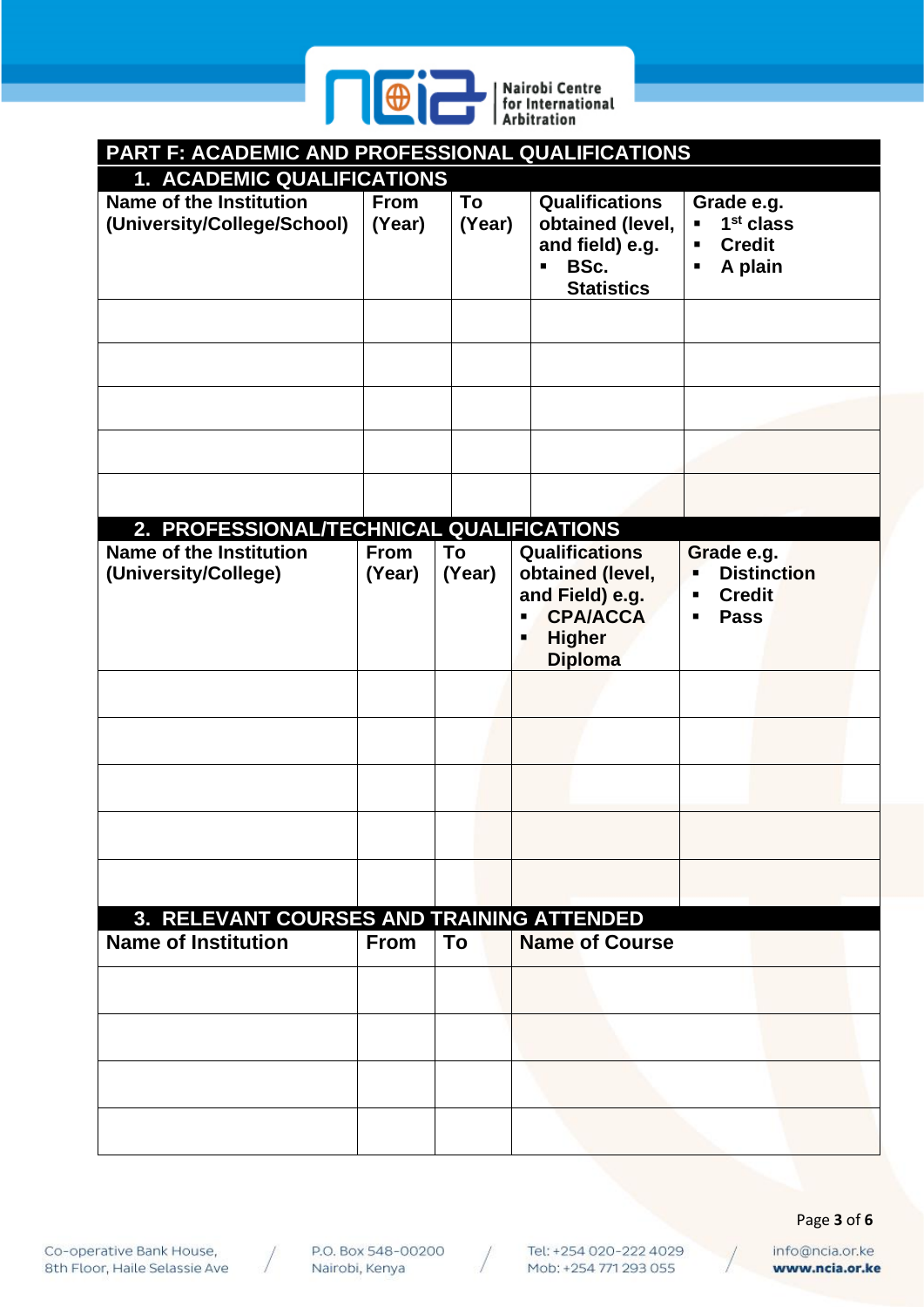

# PART G: CURRENT MEMBERSHIP TO PROFESSIONAL BODIES

| <b>Professional</b><br><b>Body</b> | Membership/Registration Membership<br>No. | Type (Associate, Renewal<br><b>Full etc)</b> | Date of |
|------------------------------------|-------------------------------------------|----------------------------------------------|---------|
|                                    |                                           |                                              |         |
|                                    |                                           |                                              |         |
|                                    |                                           |                                              |         |
|                                    |                                           |                                              |         |
|                                    |                                           |                                              |         |

### **PART H: EMPLOYMENT HISTORY**

a) Give particulars of your employment history. (Start with the current or most recent position)

| <b>Name and Contact</b><br>of Employer | <b>Designation/Position Job Grade/Scale</b> | and Gross Monthly (Year)<br><b>Salary (Kshs)</b> | <b>From</b> | To<br>(Year) |
|----------------------------------------|---------------------------------------------|--------------------------------------------------|-------------|--------------|
|                                        |                                             |                                                  |             |              |
|                                        |                                             |                                                  |             |              |
|                                        |                                             |                                                  |             |              |
|                                        |                                             |                                                  |             |              |
|                                        |                                             |                                                  |             |              |
|                                        |                                             |                                                  |             |              |
|                                        |                                             |                                                  |             |              |

Co-operative Bank House, 8th Floor, Haile Selassie Ave





Page **4** of **6**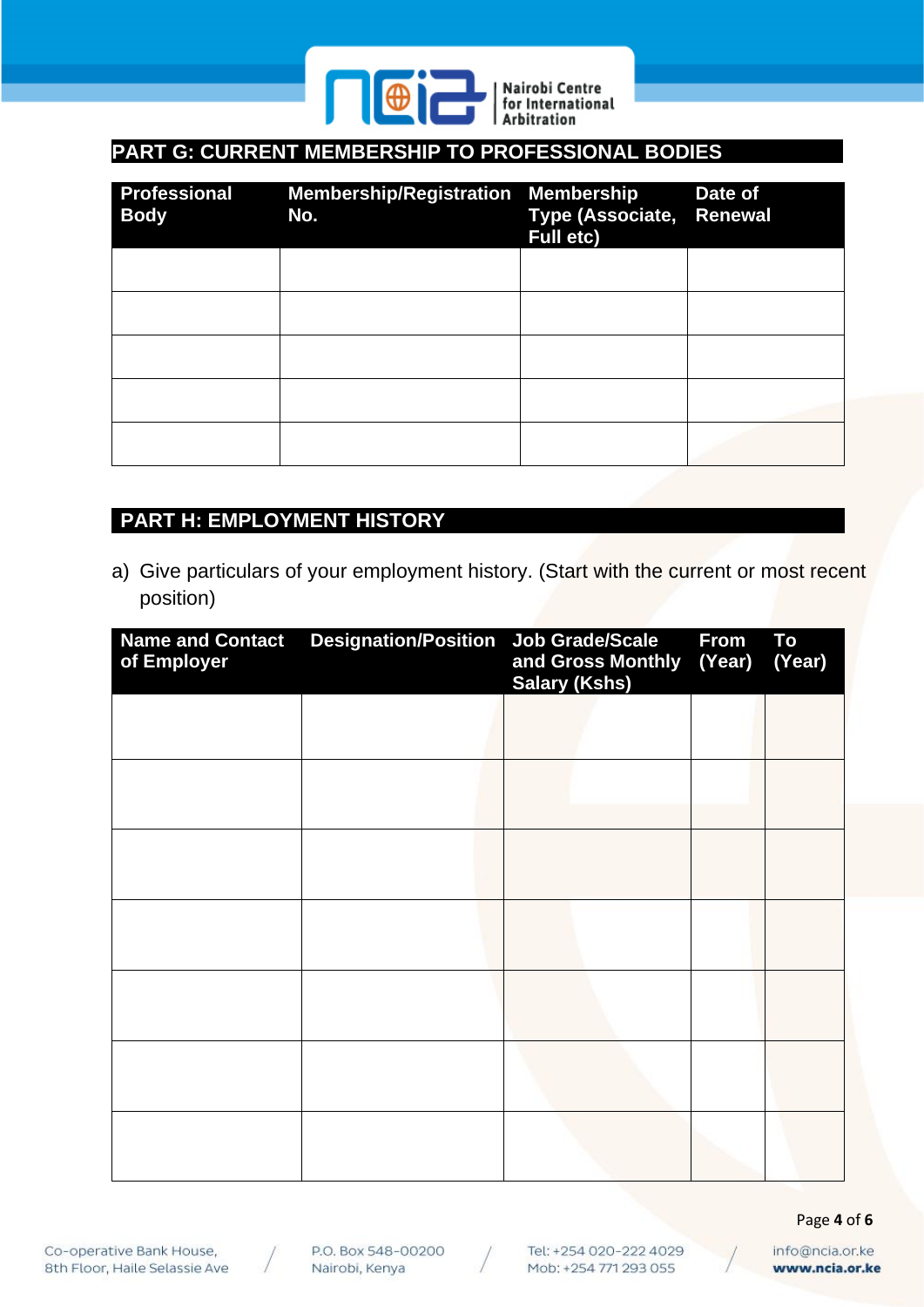

b) Briefly state your duties, responsibilities and assignments in your current/most recent job.

c) Please give details of your abilities, skills and experience which you consider relevant to the position applied for. This information may include an outline of your most recent achievements and your reasons for applying for this post.



P.O. Box 548-00200 Nairobi, Kenya

Tel: +254 020-222 4029 Mob: +254 771 293 055

#### Page **5** of **6**